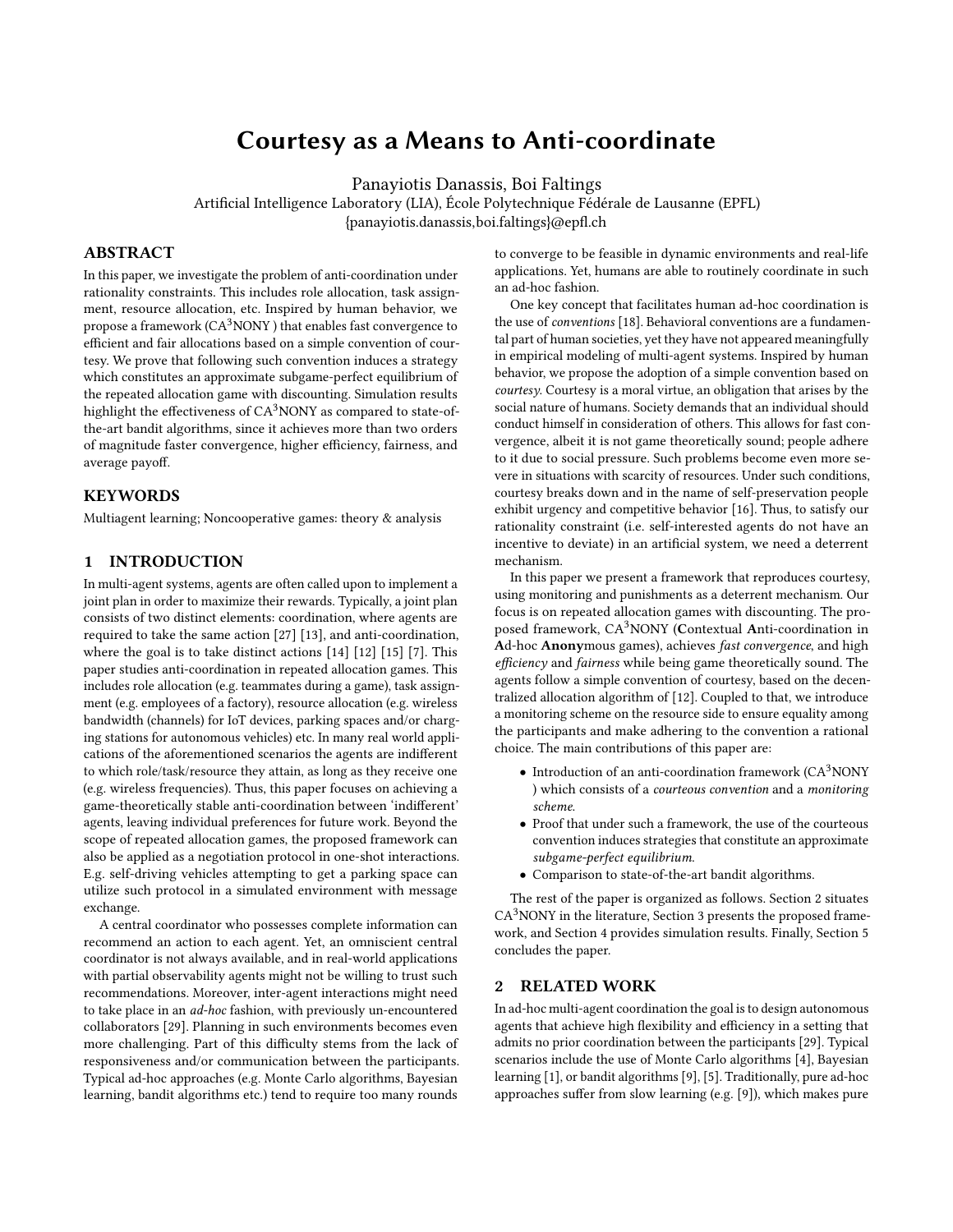ad-hoc coordination a very ambitious goal for real-life applications. In this paper we propose a middle-ground approach. Inspired by human ad-hoc coordination, we incorporate prior knowledge in the form of simple conventions. The coordination can still be considered ad-hoc as it is not pre-programmed, rather it involves learning. This allows for faster convergence to efficient and fair allocations compared to pure ad-hoc approaches.

A convention is defined as a customary, expected and self-enforcing behavioral pattern [\[32\]](#page-6-9) [\[18\]](#page-6-6). In multi-agent systems, there are two scopes through which we study conventions. First, a convention can be considered as a behavioral rule, designed and agreed upon ahead of time or decided by a central authority [\[28\]](#page-6-10) [\[31\]](#page-6-11). Second, a convention may emerge from within the system itself through repeated interactions between the participants [\[22\]](#page-6-12) [\[31\]](#page-6-11). The proposed courteous convention falls on the first category. It is incorporated as prior knowledge to the agents, and, as proven in Section [3.5,](#page-3-1) it is self-enforcing since the induced by the convention strategies constitute an approximate subgame-perfect equilibrium of the repeated allocation game.

An alternative way to model the anti-coordination problem is as a multi-armed bandit problem [\[2\]](#page-5-5), since the agents only receive partial (bandit) feedback. In multi-armed bandit problems an agent is given a number of arms (resources) and at each time-step has to decide which arm to pull to get the maximum expected reward. Bandit (or no-regret) algorithms typically minimize the total regret of each agent, which is the difference between the expected received payoff and the payoff of the best strategy in hindsight. As such, they satisfy our rationality constraint since they constitute an approximate correlated or coarse correlated equilibrium [\[24\]](#page-6-13) [\[26\]](#page-6-14). Bandit algorithms have been successfully applied in many scenarios in recent years, like in 5G wireless networks [\[20\]](#page-6-15) or (IoT)-driven cell networks [\[21\]](#page-6-16). Nevertheless, the studied problem presents many challenges: there is no stationary distribution (adversarial rewards), all agents are able to learn (similar to recursive modeling), and yielding gives a reward of 0 (desirable option for minimizing regret, but not in respect to fairness). Due to their ability to learn from partial feedback, bandit algorithms would be the natural choice for a pure ad-hoc approach.

Game theoretic equilibria are desirable (since they satisfy the rationality constraint), but hard to obtain. Deciding whether an anti-coordination (anonymous) game has a pure Nash equilibrium (NE) is NP-complete [\[8\]](#page-6-17). Furthermore, allocation games often admit undesirable equilibria: pure NE which are efficient but not fair, or mixed-strategy NE which are fair but not efficient [\[12\]](#page-6-3). Hence, iterative best-response algorithms are not satisfactory. On the other hand, an optimal correlated equilibrium (CE) of an anonymous game may be found in polynomial time [\[25\]](#page-6-18). However, in a multi-agent scenario, we are mostly interested in repeated interactions; agents who are able to learn and end up converging to an equilibrium. Moreover, we are interested in information-restrictive learning rules (i.e. completely uncoupled [\[30\]](#page-6-19)), where each agent is only aware of his own history of action/reward pairs. Such an approach was applied in [\[12\]](#page-6-3) to design a distributed algorithm for reaching efficient and fair CE in wireless channel allocation games. Yet, while the algorithm reaches an equilibrium in polynomial number of steps, cooperation to achieve this state is not rational. A self-interested agent could keep accessing a resource forever, until everyone else backs off. In this paper, we build upon the ideas of [Cigler and Faltings](#page-6-3) and develop an anti-coordination strategy that constitutes an approximate subgame-perfect equilibrium, i.e. cooperation with the algorithm is a best-response strategy at each sub-game of the original stage game, given any history.

Finally, a generalization of anti-coordination games, called dispersion games, was described in [\[15\]](#page-6-4). In a dispersion game, agents are able to choose from several actions, favoring the one that was chosen by the smallest number of agents (analogous to minority games [\[10\]](#page-6-20)). The authors in [\[15\]](#page-6-4) define a maximal dispersion outcome as an outcome where no agent can switch to an action chosen by fewer agents. The agents themselves do not have any particular preference for the attained equilibrium. Contrary to that, we are interested in achieving an efficient and fair outcome. Expanding the studied techniques to tackle dispersion games, and therefore non-binary utilities, remains open for future research.

# <span id="page-1-0"></span>3 THE CA<sup>3</sup>NONY FRAMEWORK

In this section, we present  $CA<sup>3</sup>NONY$ , an anti-coordination framework for repeated allocation games with discounting  $(\delta)$ . The framework is applicable to any role, task, resource, etc. allocation scenario. For simplicity hereafter we will refer only to resources.

#### 3.1 The Repeated Allocation Game

Let a 'resource' be any element that can be successfully assigned to only one agent at a time. At each time-step,  $N = \{1, \ldots, N\}$  agents try to access  $\mathcal{R} = \{1, \ldots, R\}$  identical and indivisible resources, where possibly  $N \gg R$ . The set of available actions is denoted as  $\mathcal{A} = \{Y, A_1, \ldots, A_R\}$ , where Y refers to yielding and  $A_r$  refers to accessing resource  $r$ . We assume that access to a resource is slotted and of equal duration. A successful access yields a positive payoff, while no access has a payoff of 0. If more than one agent access a resource simultaneously, a collision occurs and the colliding parties incur a cost  $\zeta$  < 0. Thus, the agents only receive a binary feedback of success or failure. Let  $a_n$  denote agent n's action, and  $a_{-n} = \frac{\partial \psi_n}{\partial \phi} a_{n'}$  (n<sub>}</sub> $a_{n'}$  the joint action for the rest of the agents. The payoff function is defined as:

$$
u_n(a_n, a_{-n}) = \begin{cases} 0, & \text{if } a_n = Y \\ 1, & \text{if } a_n \neq Y \land a_i \neq a_n, \forall i \neq n \\ \zeta, & \text{otherwise} \end{cases} \tag{1}
$$

Conforming to real-world scenarios, we assume that each agent *n* is only aware of his own history of action/reward pairs,  $\mathcal{H}_n^{\tau} = \{ (a^t, u_-(a^t, a^t)) | u_{t+1} \}$  $\{(\alpha_n^t, u_n(\alpha_n^t, \alpha_{-n}^t))\}\forall t \leq \tau\}.$ 

n n Finally, we assume that the agents can observe side information from their environment at each time-step  $t$ . We call this side information context (e.g. time, date etc.). The agents utilize this context as a common signal in their decision-making process, a means to learn and anti-coordinate their actions. Let  $K = \{1, \ldots, K\}$  denote the context space. We do not assume any a priori relation between the context space and the problem. The only constraints are that the values should repeat periodically, and satisfy  $K = \lfloor N/R \rfloor$ .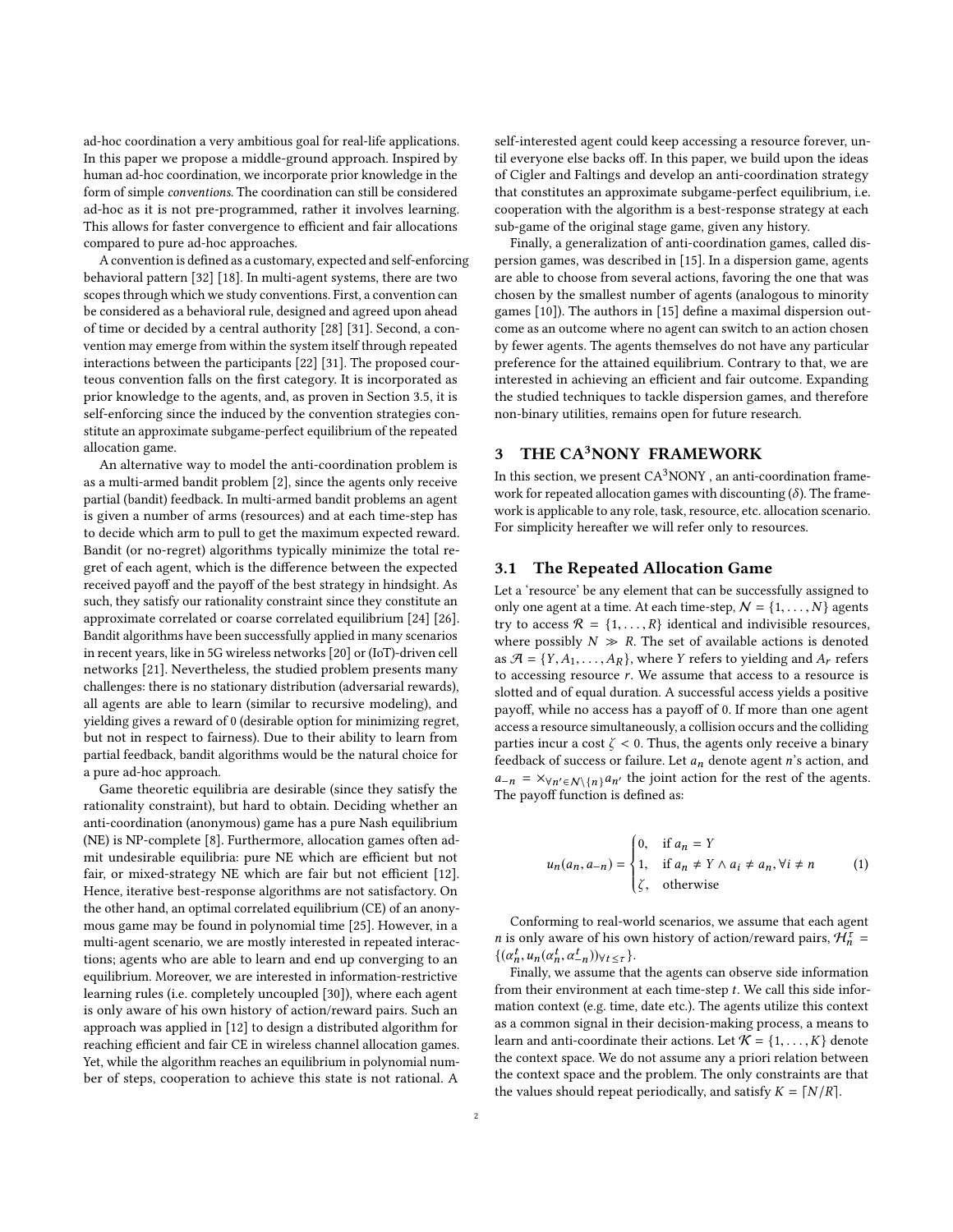<span id="page-2-0"></span>**Algorithm 1** Pseudo-code of the  $CA<sup>3</sup>$  NONY framework.

**Require:**  $\forall n \in \mathcal{N}$  initialize  $g_n$  u.a.r. in  $\mathcal{R}$ . **Require:**  $\forall n \in \mathcal{N}$  allocate  $c_n$  ← *m* of artificial cash (AC). **Require:** Set fee  $f_r \leftarrow m, \forall r \in \mathcal{R}$ 1: **for**  $k_t \in \mathcal{K}$  **do**<br>2: **Agents** obs 2: Agents observe context  $k_t$ . 3: **if**  $g_n(k_t) = A_r$  **then**<br>4: Agent *n* accesses Agent  $n$  accesses resource  $r$  and 5: pays access fee of  $f_r$  AC.<br>6: **if** Collision(*r*) **then** if  $\text{Collision}(r)$  then 7: Set  $g_n(k_t) \leftarrow Y$  with prob.  $p_{backoff} > 0$ .<br>8: Agent *n* gets reimbursed  $f_r$  AC. 8: Agent *n* gets reimbursed  $f_r$  AC.<br>9: **else** else 10: Agent *n* gets reimbursed  $(1 - \xi)f_r$  AC.<br>11: **end if** end if 12: **else if**  $g_n(k_t) = Y$  **then**<br>13: Agent *n* monitors ra Agent *n* monitors random resource  $r \in \mathcal{R}$ . 14: **if**  $Free(r)$  then 15: Set  $g_n(k_t) \leftarrow A_r$  with probability 1.<br>16: **end if** end if 17: end if 18: end for 19: Set fee  $f'_r \leftarrow (1 - \xi) f_r, \forall r \in \mathcal{R}$ 

# 3.2 Adopted Convention

The adopted convention is based on the cooperative allocation algorithm of [\[12\]](#page-6-3). Each agent *n* has a strategy  $g_n : \mathcal{K} \to \mathcal{A}$  that determines a resource to access at time-step  $t$  after having observed context  $k_t$ . The strategy is initialized uniformly at random in  $\mathcal{R}$ .<br>If  $a_k(k) = A$ , then exent n exercises resource r. Otherwise if If  $g_n(k_t) = A_r$ , then agent *n* accesses resource *r*. Otherwise, if  $g_n(k_t) = Y$ , the agent does not access a resource but instead chooses uniformly at random a resource  $r$  to monitor for activity. If it is free, then the agent updates  $g_n(k_t) \leftarrow A_r$ .

In [\[12\]](#page-6-3), agents back-off probabilistically in case of a collision (set  $g_n(k_t) \leftarrow Y$  with probability  $p_{n_{backoff}}$ ). In such a setting, it is possible to reach a symmetric subgame-perfect equilibrium. But in order to actually play it, the agents need to be able to calculate it. It is not always possible to obtain the closed form of the backoff probability distribution of each resource. Furthermore, a selfinterested agent could stubbornly keep accessing a resource forever, until everyone else backs off (also known as 'bully' strategy [\[19\]](#page-6-21)).

Instead, we adopted a simple convention where agents are being courteous, i.e. if there is a collision, the colliding agents will back-off with some constant positive probability:  $p_{n_{backoff}} = p > 0$ ,  $\forall n \in \mathcal{N}$ . Being courteous though, does not satisfy the rationality constraint. However, a uniform distribution of resources is socially optimal (i.e. fair allocations maximize the social welfare). Hence, if we introduce quotas to the use of resources and punishments upon violating them, courtesy induces rational strategies. In the following sections we introduce a monitoring scheme and prove that the resulting strategy constitutes an approximate subgame-perfect equilibrium.

#### 3.3 Rationality

In order to ensure the proposed convention's rationality, the agents must be assured that they will eventually be successful, i.e. we must provide safeguards against the monopolization of resources. In this section we present a decentralized, self-regulated monitoring scheme based on artificial currency (which is used solely as an internal mechanism). The monitoring scheme deters agents from monopolizing resources to the point that each agent can access a resource only for one context value out of K. In order to be able to enforce such a scheme we need to employ monitoring Authorities (MA) at each resource. Initially all the agents that 'buy-in' are issued the same amount  $m \in \mathbb{R}$  of artificial cash (AC). This amount also corresponds to the initial fee for every resource  $f_r$ . To allow access to resource r, the MA responsible for that resource charges  $f_r$  units of AC, and monitors the event. If there was a successful access, the MA reimburses the amount of  $(1 - \xi)f_r$  AC to the accessing agent, where  $\xi \to 0 \in \mathbb{R}$  is a commission fee. Otherwise, the MA reimburses the full amount of  $f_r$  AC to the participating agents, so that they are able to try again for a different context value. The charging and reimbursement can be performed anonymously using the underlying architecture of any decentralized digital currency scheme (e.g. [\[23\]](#page-6-22) [\[11\]](#page-6-23)). Finally, after each period of context values, the MAs lower the fee to  $f'_r \leftarrow (1 - \xi) f_r$ ,  $\forall r \in \mathcal{R}$ . The pseudo-code of CA<sup>3</sup>NONV is provided in Algorithm 1 of CA3NONY is provided in Algorithm [1.](#page-2-0)

A valid monitoring scheme for our framework must prohibit the monopolization of resources. To see why this is the case for the proposed decentralized version, we can consider the following. After every successful access, the amount of AC that an agent possesses drops below the access fee of a resource. Hence, a rational agent will only access one resource for one context value. Waiting for the fee to drop to the point that  $f_r = m/2$  is not a rational behavior since, assuming  $\xi \rightarrow 0$ , the number of iterations required to allow accessing two resources at the same time will reach ∞. At that point the rest of the agents will have reached a correlated equilibrium and the adversarial agent will not have an incentive to access an additional resource, besides the one that corresponds to him, since it would result in a collision. If, due to implementation constraints, we can not select a small  $\xi$ , the MAs can change the artificial currency every I periods, invalidating the old one and again making such strategy irrational.

3.3.1 Punishments. Along with the monitoring scheme, it is necessary to put punishments into effect for situations where agents are able to access resources without paying. E.g. in a wireless scenario, if an agent transmits to some other than the designated channel, then his packets will no longer be relayed. In other words, punishments are application specific, and only needed in applications where the resources are publicly available.

#### 3.4 Rate of convergence

<span id="page-2-2"></span>Theorem 3.1. In a repeated allocation game with N agents and R resources the expected number of steps before Algorithm [1](#page-2-0) converges to a correlated equilibrium is given by Equation [2.](#page-2-1)

<span id="page-2-1"></span>
$$
O\left(N\left(\log\left(\left\lceil\frac{N}{R}\right\rceil\right)+1\right)\left(\log(N)+R\right)\right)\right) \tag{2}
$$

PROOF. The employed monitoring authorities do not affect the computational complexity of Algorithm [1,](#page-2-0) since their time complexity cost is  $O(1)$ , i.e. independent of the input parameters  $(N, R)$ . The adopted learning rule is based on the cooperative allocation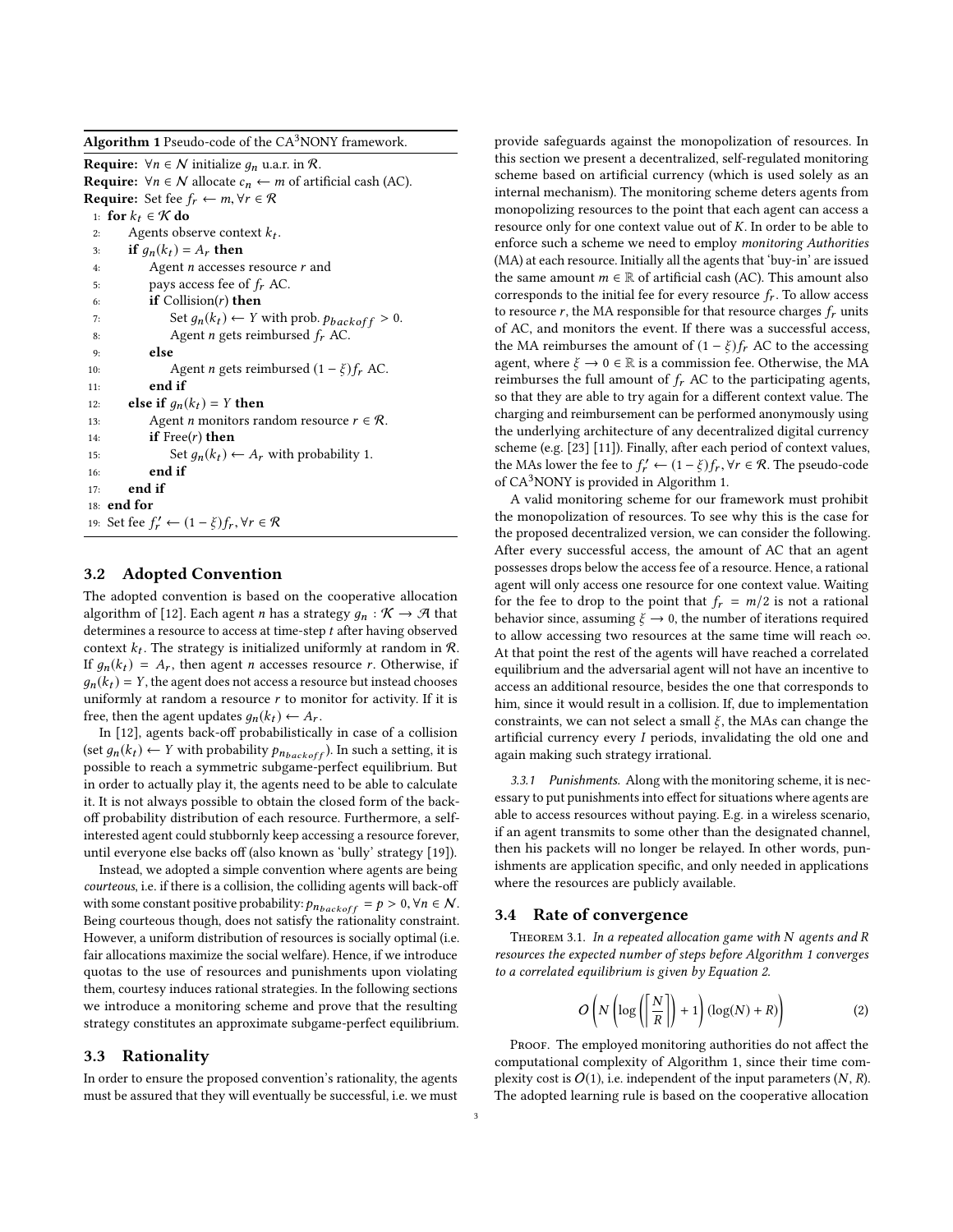algorithm of [\[12\]](#page-6-3). Theorems 12 and 13 of [\[12\]](#page-6-3) prove that for N agents,  $R \geq 1, K \geq 1$ , and back-off probability  $0 \leq p \leq 1$ , the expected number of steps before the learning algorithm converges to a correlated equilibrium is:

<span id="page-3-2"></span>
$$
O\left((K\log(K) + 2K)R\frac{1}{1-p}\left(\frac{1}{p}\log(N) + R\right) + 1\right) \tag{3}
$$

For a constant back-off probability and  $K = \lfloor N/R \rfloor$ , Equation [3](#page-3-2) gives the required bound.

#### <span id="page-3-1"></span>3.5 Courtesy Pays Off

.

In this section we prove that if the agents back-off with a constant positive probability  $p_{backoff} > 0$ , then Algorithm [1](#page-2-0) induces a strategy that is almost rational; no agent can improve his payoff by more than  $\epsilon > 0$  ( $\epsilon$ -equilibrium).

Let  $U_n^{\tau}(\sigma, \delta) = \sum_{t=0}^{\tau} \delta^t u_n(a_n^t, a_{-n}^t)$  denote the cumulative payoff<br>agent *n* that follows strategy  $\sigma$  up to time-step  $\tau$  in a repeated of agent *n* that follows strategy  $\sigma$  up to time-step  $\tau$  in a repeated allocation game with discounting (where  $\delta \in (0, 1)$  is the discount factor). We prove the following theorem.

Theorem 3.2. Suppose that in a repeated allocation game with discounting  $(\delta)$  the agents who collide back-off with a constant probability  $p_{backoff} > 0$ . Let  $\sigma_p$  denote the aforementioned strategy (courteous strategy). Let  $\mathbb{E}(\dot{U}_n^{\infty}(\sigma_p, \delta))$  be the expected cumulative<br>payoff for each grant in this case and  $\mathbb{E}(U^{\infty}(\sigma, \delta))$  be the expected payoff for each agent in this case and  $\mathbb{E}(U_n^{\infty}(\sigma_*, \delta))$  be the expected<br>payoff of the hest-response strategy  $\sigma$ . Then  $\forall \epsilon > 0$ ,  $\exists \delta_0$ ,  $0 < \delta_0 < 1$ payoff of the best-response strategy  $\sigma_*$ . Then  $\forall \epsilon > 0$ ,  $\exists \delta_0$ ,  $0 < \delta_0 < 1$ <br>such that  $\forall \delta, \delta_0 < \delta < 1$ . such that  $\forall \delta, \delta_0 \leq \delta < 1$ :

$$
\mathbb{E}(U_n^\infty(\sigma_p, \delta)) > (1-\epsilon)\mathbb{E}^*(U_n^\infty(\sigma_*, \delta))
$$

PROOF. Suppose that an agent could access a resource at every time-step. His payoff would be  $1 + \delta + \delta^2 + \delta^3 + \cdots = \frac{1}{1-\delta}$  for time-step. His payori would be  $1 + \sigma + \sigma^2 + \sigma^2 + \cdots = \frac{1}{1-\delta}$  for  $|\delta| < 1$ . But, the introduced monitoring scheme prohibits from monopolizing resources, i.e. each agent can only access a resource for his corresponding context value. As a result, the best-response strategy's payoff for some  $\delta$  is bounded by:

<span id="page-3-4"></span>
$$
\mathbb{E}(U_n^{\infty}(\sigma_*,\delta)) \le \frac{1}{K} \frac{1}{1-\delta}
$$
 (4)

 $x_1 - a$ <br>When agents adopt the courteous convention, in each round until they converge to a correlated equilibrium, they receive a payoff between  $\zeta$  < 0 (collision cost) and 1. After convergence, their expected payoff is:

$$
\delta^{\tau} + \delta^{\tau + K} + \delta^{\tau + 2K} + \dots = \sum_{i=0}^{\infty} \delta^{\tau + iK} = \frac{\delta^{\tau}}{1 - \delta^K}
$$

where  $\tau$  is the number of steps it took them to converge. Hence the convention induced strategy's payoff is at least:

$$
\mathbb{E}(U_n^{\infty}(\sigma_p, \delta)) \ge \sum_{\tau=0}^{\infty} Pr[\text{conv. in } \tau \text{ steps}] \cdot \left(\zeta \frac{1-\delta^{\tau}}{1-\delta} + \frac{\delta^{\tau}}{1-\delta^{K}}\right)
$$
  
We can define a random variable X such that  $X = \tau$  if the

algorithm converges after exactly  $\tau$  steps. Since  $\delta^x$  is a convex function we have that  $\mathbb{E}(\delta^x) \geq \delta^{\mathbb{E}(x)}$ , therefore:

<span id="page-3-3"></span>
$$
\mathbb{E}(U_n^{\infty}(\sigma_p, \delta)) \ge \zeta \frac{1 - \delta^{\mathbb{E}(X)}}{1 - \delta} + \frac{\delta^{\mathbb{E}(X)}}{1 - \delta^K}
$$
(5)

By dividing Equation [5](#page-3-3) by Equation [4](#page-3-4) we get:

<span id="page-3-5"></span>
$$
\frac{\mathbb{E}(U_n^{\infty}(\sigma_p,\delta))}{\mathbb{E}(U_n^{\infty}(\sigma_*,\delta))} \ge \frac{\zeta(1-\delta^{\mathbb{E}(X)})(1-\delta)^{-1} + \delta^{\mathbb{E}(X)}(1-\delta^{K})^{-1}}{K^{-1}(1-\delta)^{-1}} \tag{6}
$$

 $E(X)$  does not depend on  $\delta$ . Moreover,  $\delta^{E(X)}$  is continuous in  $\delta$ , monotonous, and lim  $\lim_{\delta \to 1^-} \delta^{E(X)} = 1$ . Thus, we can take the limit of Equation [6](#page-3-5) as  $\delta \rightarrow 1^{-}$ , which equals:

$$
\lim_{\delta \to 1^-} \frac{\mathbb{E}(U_n^\infty(\sigma_p, \delta))}{\mathbb{E}(U_n^\infty(\sigma_*, \delta))} = 1
$$

In order to guarantee rationality, the discount factor  $\delta$  must be close to 1 since, as  $\delta$  gets closer to 1, the agents do not care whether they access now or in some future round. Since the proposed monitoring scheme guarantees that every agent will access a resource for his corresponding context value, when  $\delta \rightarrow 1$ , the expected payoff for agents who are accessing a resource and for those who have not accessed a resource yet will be the same. In other words, the cost (overhead) of learning the correlated equilibrium decreases.

Assuming that the agents are indifferent in claiming a resource in a period of  $T_{ind}$  rounds ( $\delta_t = 1, \forall t \leq T_{ind}$ ), we can use the Markov bound to prove that with high probability the proposed algorithm will converge in under  $T_{ind}$  rounds, hence satisfying the rationality constraint. We assume the agents are willing to accept quasilinear 'delay' with regard to the number of resources R, the number of agents  $N$ , and the size of the context space  $K$ , specifically:

<span id="page-3-7"></span>
$$
T_{ind} = O(R \log(R) N \log(N) K \log(K))
$$
\n(7)

Using the Markov bound, it follows that the probability that the proposed algorithm takes more than the accepted number of steps  $T_{ind}$  to converge is:

<span id="page-3-6"></span>
$$
Pr[\neg \text{conv. after } T_{ind}] = O\left(\frac{R + \log(N)}{N \log(N) \log(R)}\right)
$$
 (8)

Even though when used directly the Markov's inequality generally does not give very good bounds, Equation [8](#page-3-6) proves that our algorithm converges in the required time with high probability. We can further strengthen our rationality hypothesis by using a tighter bound (e.g. Chebyshev's inequality), albeit computing the theoretical variance of the convergence time is an arduous task, thus it remains open for future work.

#### <span id="page-3-0"></span>4 EXPERIMENTAL EVALUATION

In this section we model the resource allocation problem as a multiarmed bandit problem and provide simulation results of CA<sup>3</sup>NONY 's performance in comparison to state-of-the-art, well established bandit algorithms, namely the EXP4 [\[3\]](#page-5-6), EXP4.P [\[6\]](#page-5-7), and EXP3 [\[3\]](#page-5-6). In every case we report the average value over 128 runs of the same simulation. The back-off (being courteous) probability of CA<sup>3</sup>NONY is set to  $p_{backoff} = 0.5$ , which is the optimal value according to Equation [3.](#page-3-2) For the EXP family of algorithms, the input parameters are set to their optimal values, as prescribed in [\[3\]](#page-5-6), and [\[6\]](#page-5-7). Finally, we assume a reward of 1 for a successful access, −1 if there is a collision, and 0 if the agent yielded at that time-step.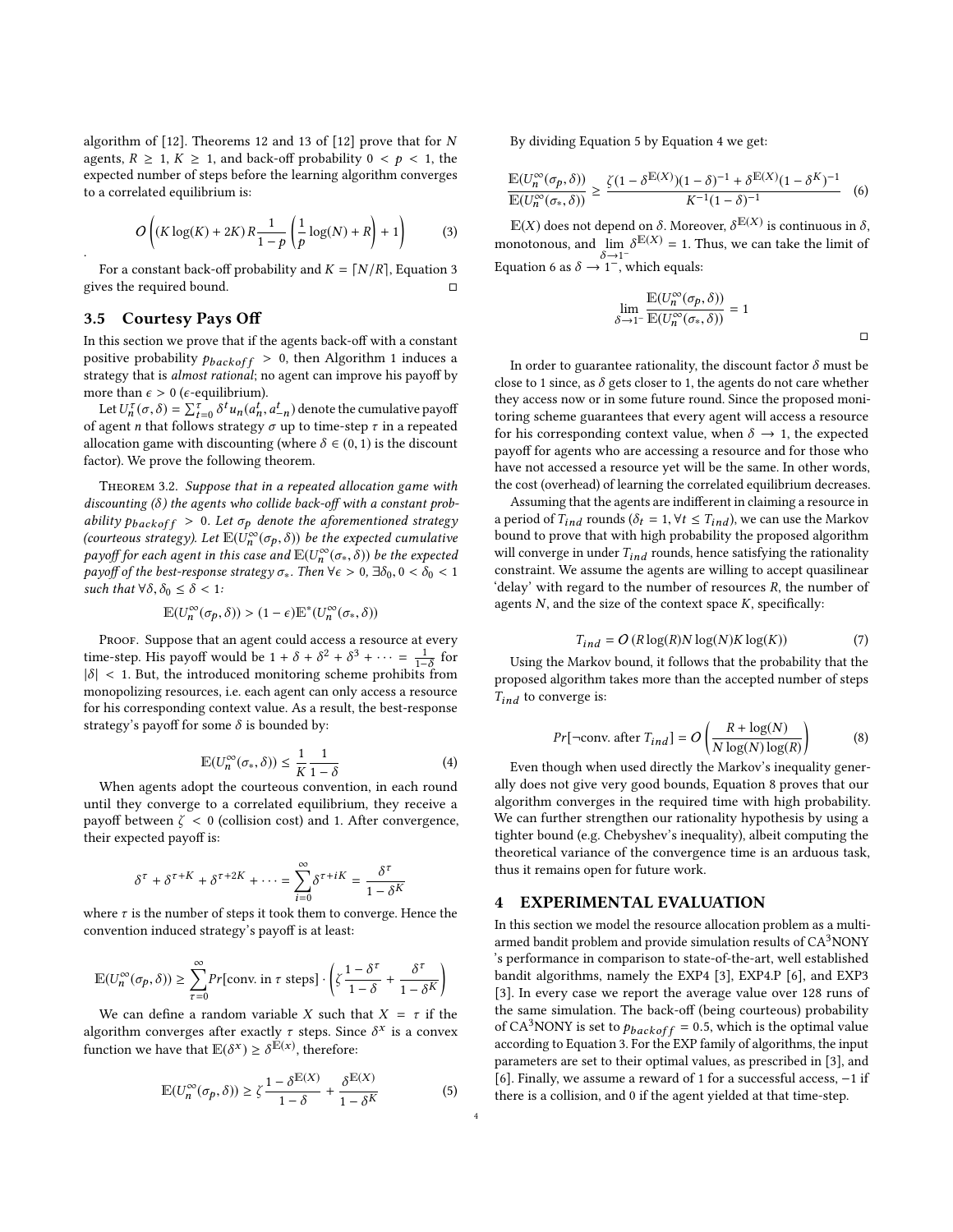<span id="page-4-0"></span>

Figure 1: Utilization:  $R = 4, N = 16, K = 4$  (x-axis in log scale).

#### 4.1 Employed Bandit Algorithms

In our setting, the reward of each arm (resource) does not follow a fixed probability distribution (adversarial setting). Furthermore, the agents are able to observe side-information (context) at each time-step t, before making their decision. The arm that yields the highest expected reward can be different depending on the context. Hence we will focus on adversarial contextual bandit algorithms (see [\[33\]](#page-6-24) for a survey on contextual bandits).

A typical method for solving adversarial contextual bandit problems is to model them as bandit problems with expert advice. In this method we assume a set of experts  $M = \{1, \ldots, M\}$  who, at each time-step t, generate a probability distribution on which arm to pull depending on the context. A no-regret algorithm in this case performs asymptotically as well as the best expert. Such an algorithm is the EXP4, which achieves a regret bound of  $O(\sqrt{TR\log M})$ , where  $T$ is the time horizon. Yet, the EXP4 exhibits high variance [\[33\]](#page-6-24), hence the regret bound holds only in expectation. Beygelzimer et al. presented EXP4.P which achieves the same regret,  $O(\sqrt{TR\log(M/\lambda)}),$ with high probability (1−λ, <sup>∀</sup>λ) by combining the confidence bounds of UCB1 [\[2\]](#page-5-5) and EXP4.

The computational complexity and memory requirements of the above algorithms are linear in M, making them intractable for large number of experts. In order to deal with the increased complexity in larger simulations and to ensure fairness in the presented results, we have included two restricted versions of the EXP4 algorithms, denoted as 'EXP4<sup>R</sup>' and 'EXP4.P<sup>R</sup>'. In these versions, the set M is limited to uniform correlated equilibria, the same set of equilibria that  $CA<sup>3</sup>$  NONY converges to. This is equivalent to enabling the use of the monitoring scheme by the EXP4 algorithms, i.e. 'EXP4<sup>R</sup>' and  $EXP4.P^R$ , utilize the employed monitoring authorities.

An alternative approach is to use a non-contextual adversarial bandit algorithm, such as the EXP3, whose weak regret is bounded by  $O(\sqrt{TR\log R})$ . Moreover, we can convert EXP3 to a contextual algorithm by setting up a separate instance of the EXP3  $\forall k \in \mathcal{K}$ . We call this version 'CEXP3'. This results in a contextual bandit algorithm which has the edge over EXP4 from an implementation viewpoint since its running time at each time-step is  $O(R)$  and its memory requirement is  $O(KR)$  (CA<sup>3</sup>NONY 's running time at each time-step is  $O(1)$  and its memory requirement  $O(K)$ ).

#### 4.2 Simulation Results

4.2.1 Convergence Speed & Efficiency. We know that  $CA<sup>3</sup>NONY$ converges to a correlated equilibrium which is efficient. If all agents

Table 1: Fairness (Jain Index),  $K = R$ ,  $N = R \times K$ .

<span id="page-4-1"></span>

|             | $R=2$  | $R = 4$ | $R = 8$ | $R = 16$ |
|-------------|--------|---------|---------|----------|
| $CA3$ NONY  | 1.0000 | 1.0000  | 1.0000  | 1.0000   |
| EXP3        | 0.5000 | 0.2500  | 0.1250  | 0.0625   |
| CEXP3       | 0.6875 | 0.5905  | 0.5317  | 0.9621   |
| $EXP4(P)^R$ | 1.0000 | 0.9999  | 0.9880  | 0.9789   |
| EXP4(P)     | 0.7157 | 0.6206  | N/A     | N/A      |

Table 2: Average Payoff,  $K = R$ ,  $N = R \times K$ .

<span id="page-4-2"></span>

|             | $R=2$   | $R = 4$   | $R=8$      | $R = 16$    |
|-------------|---------|-----------|------------|-------------|
| $CA3$ NONY  | 45.2    | 15.0      | $-6.5$     | $-25.4$     |
| $(C)$ EXP3  | $-60.7$ | $-94.2$   | $-99.9$    | $-100.0$    |
| $EXP4(P)^R$ | $-59.2$ | $-81.0$   | $-90.7$    | $-95.4$     |
| EXP4(P)     | $-60.5$ | $-94.3$   | N/A        | N/A         |
| $CA3$ NONY  | 50.4    | 354.9     | 9196.3     | 62451.0     |
| $(C)$ EXP3  | $-66.4$ | $-1370.0$ | $-68410.5$ | $-940766.0$ |
| $EXP4(P)^R$ | $-65.1$ | $-1186.8$ | $-66921.8$ | $-954283.6$ |
| EXP4(P)     | $-66.4$ | $-1375.8$ | N/A        | N/A         |

follow the courteous convention of Algorithm [1,](#page-2-0) the system converges to a state where no resources remain un-utilized and there are no collisions (Theorem 13 of [\[12\]](#page-6-3)). Furthermore, Theorem [3.1](#page-2-2) argues for fast convergence. The former are both corroborated by Figure [1](#page-4-0) (similar results ( $> \times 10^2$  faster convergence) were acquired<br>for  $P \in \{2, 8, 16\}$  as well). Figure 1 depicts the total utilization for  $R \in \{2, 8, 16\}$  $R \in \{2, 8, 16\}$  $R \in \{2, 8, 16\}$  as well.). Figure 1 depicts the total utilization of resources for a simulation period of  $T = 10^6$  time-steps. Note that the x-axis is in logarithmic scale.  $CA<sup>3</sup>NONY$  converges significantly  $(> \times 10^2)$  faster than the bandit algorithms to a state of  $100\%$  efficiency. On the other hand, the bandit algorithms exhibit 100% efficiency. On the other hand, the bandit algorithms exhibit high variance, never achieve 100% efficiency, and are not able to handle efficiently the increase in context space size and number of resources.

4.2.2 Fairness. The usual predicament of efficient equilibria for allocation games is that they assign the resources only to a fixed subset of agents, which leads to an unfair result (e.g. an efficient PNE is for R agents to access and  $N - R$  agents to yield). This is not the case for  $CA<sup>3</sup>NONY$ , which converges to an equilibrium that is not just efficient but fair as well. Due to the enforced monitoring scheme, all users acquire the same amount of resources. As a measure of fairness, we will use the Jain index [\[17\]](#page-6-25). The Jain index exhibits a lot of desirable properties such as: population size independence, continuity, scale and metric independence, and boundedness. For an allocation game of  $N$  users, such that the  $n^{\text{th}}$  user receives an allocation of  $x_n$ , the Jain index is given by  $\mathbb{J}(x) = \left| \sum_{n \in \mathbb{N}} x_n \right|$ <br> $\mathbb{N} \sum_{n=1}^{\infty} x_n^2$  An ellocation is considered foir iff  $\mathbb{I}(x) = 1$ 2 /  $N \sum_{n \in \mathcal{N}} x_n^2$ . An allocation is considered fair, iff  $\mathbb{J}(x) = 1$ .<br>Table 1 presents the expected lain Index of the evaluation

n Table [1](#page-4-1) presents the expected Jain Index of the evaluated algorithms at the end of the time horizon  $T$ .  $CA<sup>3</sup>$  NONY converges to a fair equilibrium, achieving a Iain index of 1. The  $\mathrm{EXP4}^\mathrm{R}$  and  $EXP4.PR$  were the fairest amongst the bandit algorithms, achieving a Jain index of close to 1. This is to be expected since the set of experts  $M$  is limited to the same set of equilibria that  $CA<sup>3</sup>NONY$ converges to. On the other hand, the rest of the bandit algorithms (EXP4, EXP4.P, EXP3) performed considerably worse, with the EXP3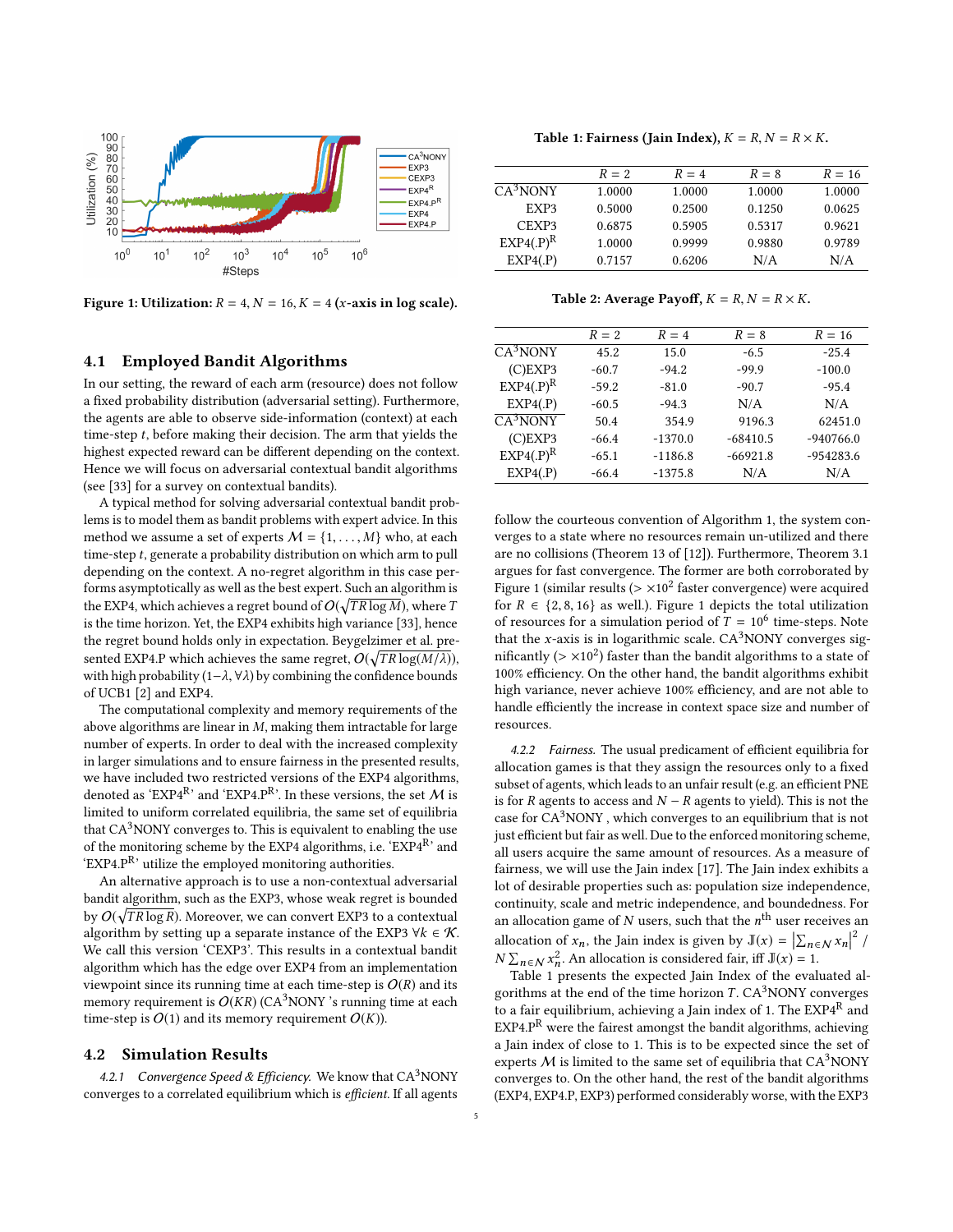exhibiting the worst performance in terms of fairness, equal to a PNE's:  $\mathbb{J}_{PNE}(x) = \frac{R}{N}$  $\frac{\overline{R}^2}{NR} = \frac{1}{K}$ <br>Tables 1  $\frac{1}{K} = \mathbb{J}_{EXP3}(x)$ . The clustered pairs of 1 & 2 exhibited < 0.5% difference, hence bandit algorithms in Tables [1](#page-4-1) & [2](#page-4-2) exhibited  $< 0.5\%$  difference, hence we included the average value of the pair.

4.2.3 Average Payoff. The average payoff corresponds to the total discounted payoff an agent would receive in the time horizon T . This is an important metric since it is an essential indicator of the algorithm's individual performance. Table [2](#page-4-2) presents the average payoff for the studied algorithms. The discount factor was set to  $\delta$  = 0.99. At the top half we do not assume any indifference period, while at the bottom half we assume quasilinear indifference period  $(\delta_t = 1, \forall t \leq T_{ind}, \text{ where } T_{ind} \text{ is given by Equation 7)}.$  $(\delta_t = 1, \forall t \leq T_{ind}, \text{ where } T_{ind} \text{ is given by Equation 7)}.$  $(\delta_t = 1, \forall t \leq T_{ind}, \text{ where } T_{ind} \text{ is given by Equation 7)}.$ 

Once more, CA<sup>3</sup>NONY significantly outperforms all the bandit algorithms. The latter have relatively similar performance, with  $\mathrm{EXP4}^\mathrm{R}$  and EXP4.P<sup>R</sup> being the best amongst them. It is worth noting that adding an indifference period has a dramatic effect on the results.  $CA<sup>3</sup>NONY$  achieves a large increase on average payoff, while the opposite happens for the bandit algorithms. This is because the learning rule of Algorithm [1](#page-2-0) prohibits from accessing an already claimed resource, thus there are no collisions after the first round (of each joining player in a dynamic population) and the payoff is  $\geq$  0. On the contrary, bandit algorithms constantly explore (they assign a positive probability mass to every arm) which leads to collisions. In a multi-agent system where every agent learns this can have a cascading effect. The latter becomes apparent when fixing  $\delta = 1$  for  $T_{ind}$  steps. The collision cost remains high for longer which, as seen by Table [2,](#page-4-2) has a significant impact on the bandit algorithms' performance.

4.2.4 Large Scale Systems. The innovation of  $CA<sup>3</sup>$  NONY stems from the adoption of a simple convention which in turns allows its applicability to large scale multi-agent systems. To evaluate the latter, Figures [2](#page-5-8) and [3](#page-5-9) depict the convergence time for increasing number of resources  $R$ , and increasing context space size  $K$  respectively. Both graphs are in a double logarithmic scale, and the error bars represent one standard deviation of uncertainty. The total number of agents for each simulation is given in both cases by  $N = R \times K$ . Thus, the two largest simulations involve  $16 \times 1024 = 16.384$  agents. Along with  $CA<sup>3</sup>NONY$ , we depict the fasted (based on the previous simulations) of the bandit algorithms, namely EXP3. In both cases we acquire  $\times 10^3 - \times 10^5$  faster convergence. The above validate CA<sup>3</sup>NONY 's performance in both scenarios with abundance ( $N \approx R$  or small K), and scarcity of resources ( $N \gg R$  or large K). As depicted,  $CA<sup>3</sup>NONY$  is significantly faster than the EXP3 and can gracefully handle an increasing number of resources, and large context spaces. Finally note that, in several of the simulations, EXP3 was unable to reach its convergence goal of 90% efficiency (utilization of resources) in reasonable amount of computation time  $(1.5 \times 10^8$  time-steps), hence the resulting gaps in EXP3's lines in Figures 2 and 3. Expecially in situations with scarcity of resources Figures [2](#page-5-8) and [3.](#page-5-9) Especially in situations with scarcity of resources the utilization was significantly lower.

# <span id="page-5-1"></span>5 CONCLUSION

In this paper we proposed  $CA<sup>3</sup>NONY$ , an anti-coordination framework under rationality constraints.  $CA<sup>3</sup>NONY$  is based on a simple

<span id="page-5-8"></span>

Figure 2: Convergence time for increasing number of resources R and varying context space size K,  $N = R \times K$  (double log scale).

<span id="page-5-9"></span>

Figure 3: Convergence time for increasing context space size K and varying number of resources  $R, N = R \times K$  (double log scale).

convention of courtesy, which prescribes a positive back-off probability in case of a collision. Coupled with a monitoring scheme which deters the monopolization of resources, we proved that the induced strategy constitutes an approximate subgame-perfect equilibrium. We compared  $CA^3$ NONY to state-of-the-art bandit algorithms, namely the EXP4, EXP4.P and EXP3. Simulation results demonstrated that  $CA<sup>3</sup>NONY$  outperforms these algorithms by achieving more than two orders of magnitude faster convergence, while converging to a totally fair allocation, and providing higher average payoff for the agents. The efficiency of  $CA<sup>3</sup>NONY$  stems from the adoption of the human-inspired convention of courtesy. The aforementioned gains corroborate our choice and suggest that human-inspired conventions may prove beneficial in other ad-hoc coordination scenarios as well or other classes of anonymous games.

#### **REFERENCES**

- <span id="page-5-3"></span>[1] Stefano V Albrecht, Jacob W Crandall, and Subramanian Ramamoorthy. 2016. Belief and truth in hypothesised behaviours. Artificial Intelligence (2016).
- <span id="page-5-5"></span>Peter Auer, Nicolò Cesa-Bianchi, and Paul Fischer. 2002. Finite-time Analysis of the Multiarmed Bandit Problem. Machine Learning 47, 2 (2002), 235–256. <https://doi.org/10.1023/A:1013689704352>
- <span id="page-5-6"></span>[3] P. Auer, N. Cesa-Bianchi, Y. Freund, and R. E Schapire. 2002. The nonstochastic multiarmed bandit problem. SIAM journal on computing (2002).
- <span id="page-5-2"></span>[4] S. Barrett, A. Rosenfeld, S. Kraus, and P. Stone. 2017. Making friends on the fly: Cooperating with new teammates. Artificial Intelligence (2017).
- <span id="page-5-4"></span>[5] S. Barrett and P. Stone. 2011. Ad hoc teamwork modeled with multi-armed bandits: An extension to discounted infinite rewards. In Proc. of 2011 AAMAS Workshop on Adaptive and Learning Agents.
- <span id="page-5-7"></span>[6] Alina Beygelzimer, John Langford, Lihong Li, Lev Reyzin, and Robert Schapire. 2011. Contextual bandit algorithms with supervised learning guarantees. In Proc. of the Fourteenth Int. Conf. on Artificial Intelligence and Statistics. 19–26.
- <span id="page-5-0"></span>Yann Bramoullé, Dunia López-Pintado, Sanjeev Goyal, and Fernando Vega-Redondo. 2004. Network formation and anti-coordination games. International